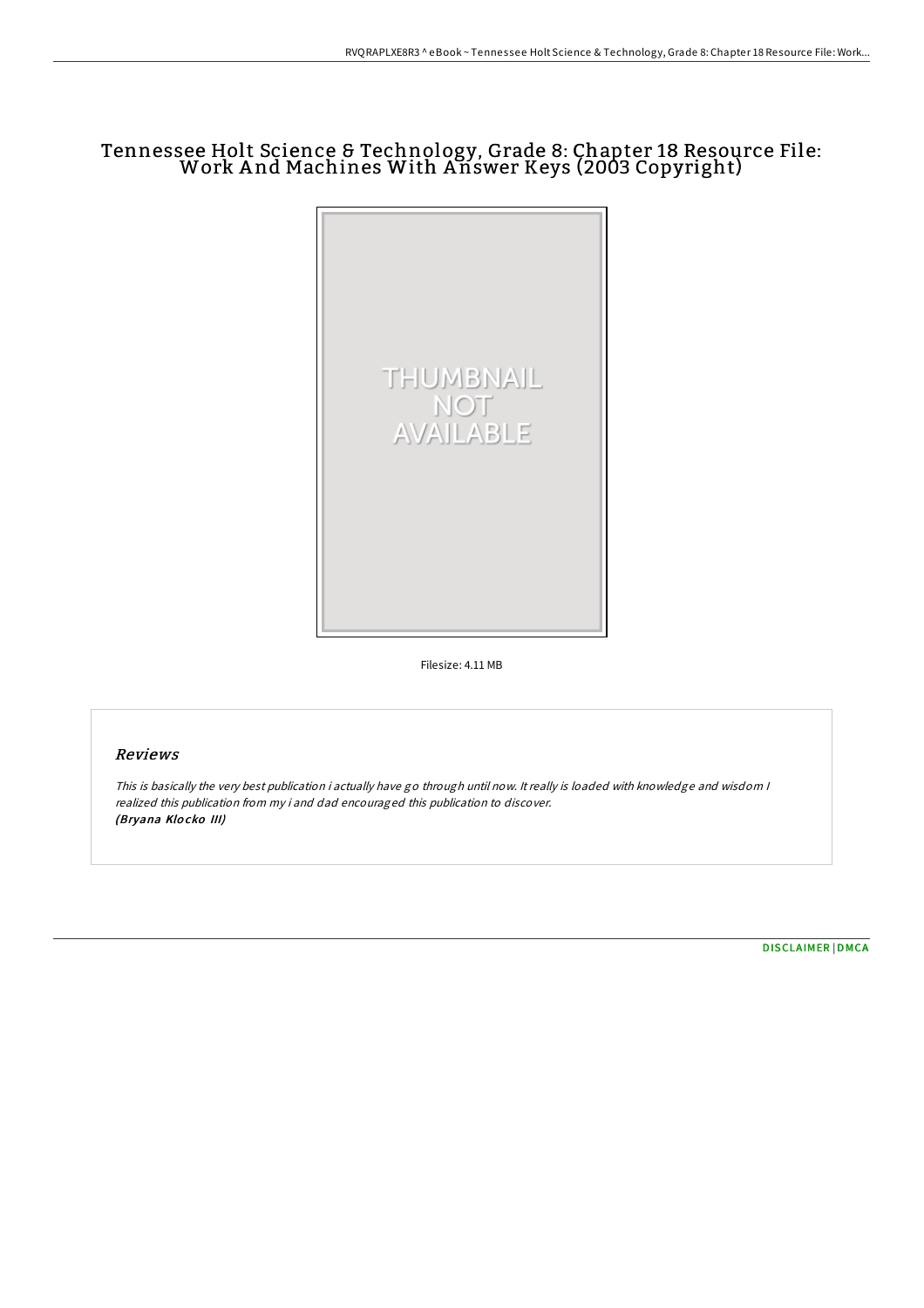## TENNESSEE HOLT SCIENCE & TECHNOLOGY, GRADE 8: CHAPTER 18 RESOURCE FILE: WORK AND MACHINES WITH ANSWER KEYS (2003 COPYRIGHT)



Holt, Rinehart And Winston, 2003. Soft cover. Book Condition: New. No Jacket. New 2003 Copyright In Softcover Format, Tennessee Holt Science & Technology, Grade 8: Chapter 18 Resource File: Work And Machines With Answer Keys, Skills Worksheets Of The Following: Directed Reading, Study Guide, Reinforcement & Vocabulary Review, Critical Thinking, Science Puzzlers, Twisters & Teasers, Science Skills And Math Skills For Science, Assessments, Chapter Tests, Performance Based Assessments, Assessment Item Listing, Lab Activities, Datasheets For Labs, Whiz-Bang Demonstrations, Calculator Based Labs, Labs You Can Eat, Inquiry Labs, EcoLabs & Field Activities, Long Term Projects & Research Ideas, Lesson Plans, Concept Mapping Transparencies And Light Shelf Wear To Index Tab. Light Blue And Gold In Color (2003 Copyright) 112511.